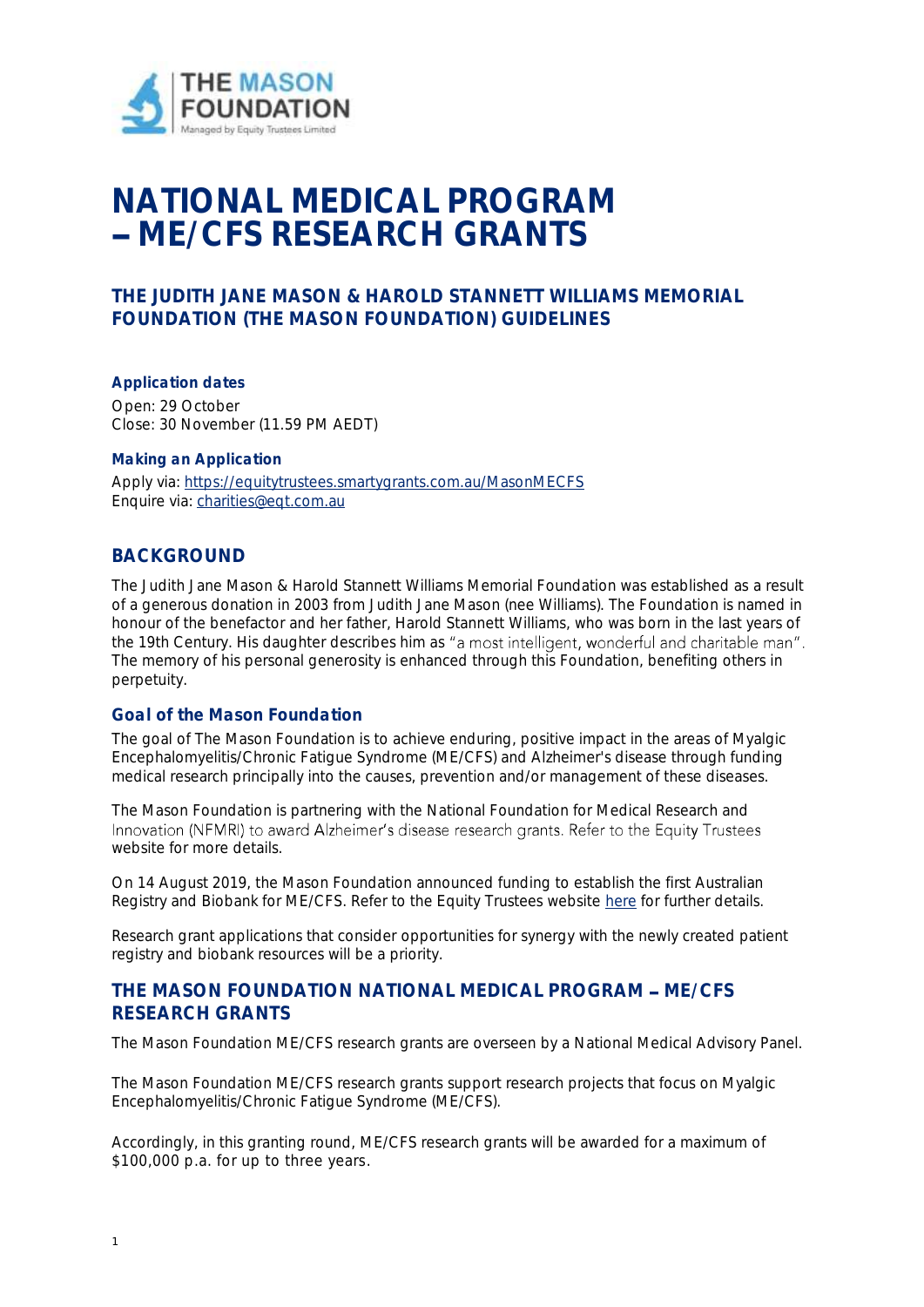Applicants need to demonstrate that they have considered the potential impact of their research in relation to all or some of the following areas, as appropriate:

Objective: Support research projects that focus on Myalgic encephalomyelitis/chronic fatigue syndrome (ME/CFS)

Scientific credibility: the proposal includes a strong hypothesis, endorsed methodology and publication plan.

Demonstrates impact: the proposal identifies evidence that the research is likely to have a positive impact on people with ME/CFS.

Translation: the proposal identifies how the research will be translated into clinical practice, policy, public education or further research.

Capacity building: the proposal has a capacity building element. Funds may be used for

- supporting early career researchers
- attracting new clinical researchers to the field.

Collaboration: the proposal involves meaningful collaboration between researchers within Australia

Research focus: Focus on priority areas of research for ME/CFS, including one or more of the following:

- understanding the pathology of the illness
- developing a diagnostic test for patients
- improving how health professionals currently diagnose and manage ME/CFS
- severe cases of ME/CFS
- emerging research priorities

Research grant applications that consider opportunities for synergy with the newly created patient registry and biobank resources will be a priority.

The Mason Foundation acknowledges the NHMRC ME/CFS Advisory Committee's advice to the NHMRC that there is currently no perfect diagnostic criteria, but agreed that the 2003 Canadian consensus criteria (CCC) or the 2011 International consensus Criteria (ICC), and the Paediatric Primer (2017) for child and adolescent patient selection and collection of common data elements (CDEs) are internationally the most commonly used criteria for research. We would encourage grant applicants to use these consensus criteria in their proposals.

# **ELIGIBILITY**

Payment of the Grant will be made to the institution nominated by the applicant. The Mason Foundation can only make grants to organisations with BOTH Deductible Gift Recipient (DGR) Item 1 and Tax Concession Charity (TCC) status.

First named chief investigators that have ongoing multi-year grants with future grant commitments from this Foundation  $-$  i.e. grants with amounts still to be paid in this or future financial years  $-$  are ineligible to apply

Decisions on funding take into account the following:

- whether the proposal has a clearly defined hypothesis/es, objectives and outcomes;
- the capacity to achieve proposed outcomes to a suitable quality with the available resources and in the specified timeframe.
- a realistic and clear budget must be part of your proposal; and
- the quality of proposed research team and the strength of their track record.